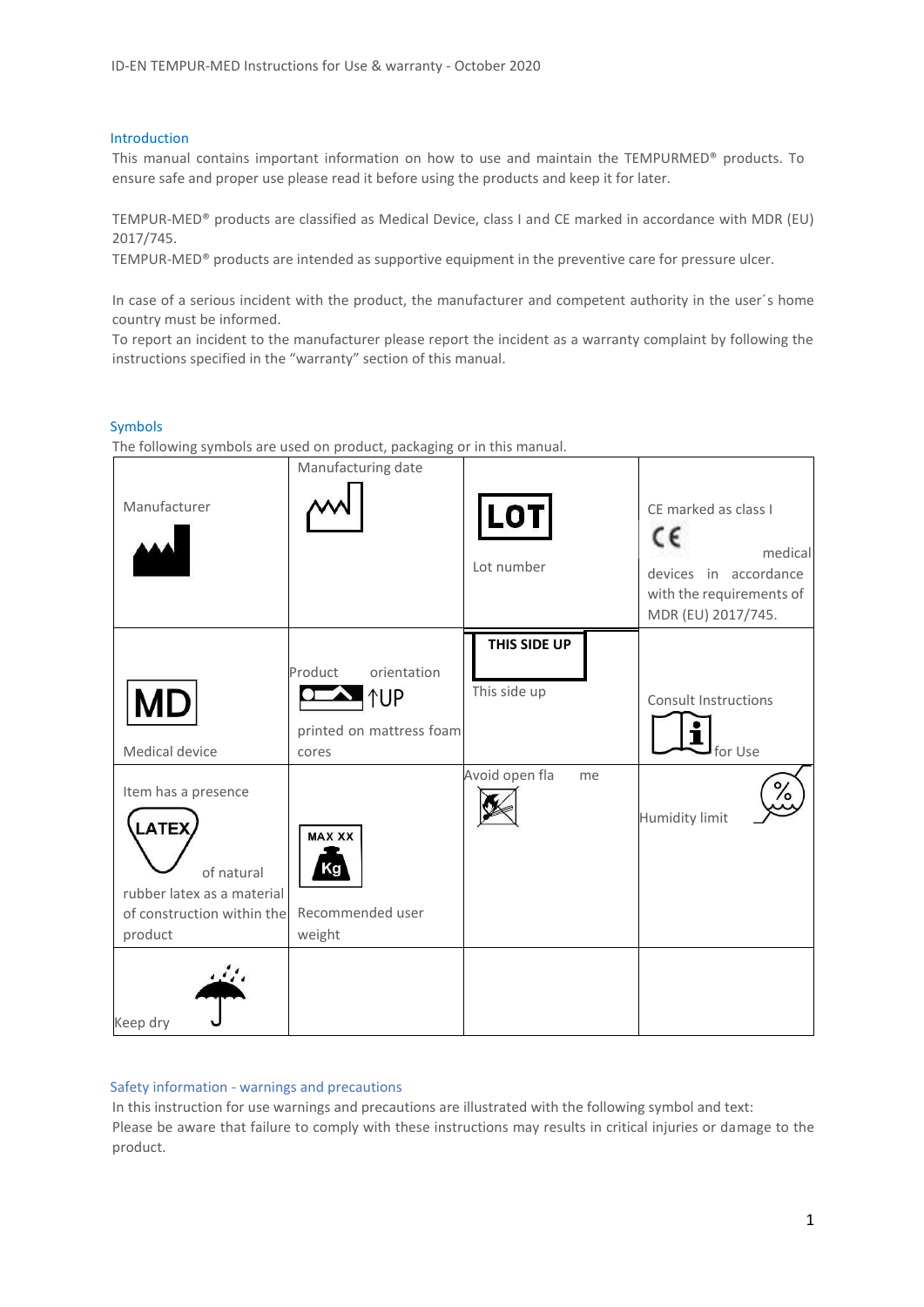| <b>WARNING</b>   | Be aware of situations or practices that may cause death or<br>critical injuries                    |
|------------------|-----------------------------------------------------------------------------------------------------|
| CAUTION          | Be aware of situations or practices that may cause moderate or<br>minor injuries                    |
| <b>IMPORTANT</b> | Be aware of situations or practices that could result in damage to<br>the product or other property |

## Intended use

 $\mathbf{r}$ 

The intended purpose of the TEMPUR-MED® products is to prevent or reduce the risk of developing pressure ulcers in adults.

The TEMPUR-MED® products are suitable for weights up to 150 kg unless stated otherwise (e.g on certain wheelchair cushions).

It is important that immobilized users are repositioned on a regular basis.

The TEMPUR-MED® product range is intended for hospitals, care environments (for example nursing homes, rehabilitation facilities) and home care.

### Product description

The TEMPUR-MED® range consists of mattresses, mattress toppers, pillows, cushions, positioning products, as well as products for dental chairs, operating rooms and scanners.

The TEMPUR-MED® products consists of the following parts:

- Foam core containing visco-elastic pressure redistributing TEMPUR® foam material
- polyurethane incontinence cover

#### Covers

The TEMPUR-MED® incontinence covers are manufactured with waterproof, stretchable, airpermeable polyurethane material, which allows the TEMPUR® foam material to breathe. For information about constituent materials – see product label, which is located inside the cover.

For selected TEMPUR-MED® products the incontinence covers are available in both sewn and welded versions. Sewn version are intended for environments with lower risk of liquids/body fluids (e.g. most bed wards and day centers). Welded versions are intended for environments with higher risk of liquids/body fluids (e.g. operating rooms).

#### Non-slip coating

Selected TEMPUR-MED® products have a non-slip coating on the underside to help keeping the products from sliding during use.

The non-slip properties are not impaired by washing the cover.

## Unpacking and installing the TEMPUR-MED® products:

IMPORTANT: When unpacking the product take care not to puncture or damage the cover.

Once unpacked, the product may give off a slight odour. This is harmless and will disappear after a short period of use.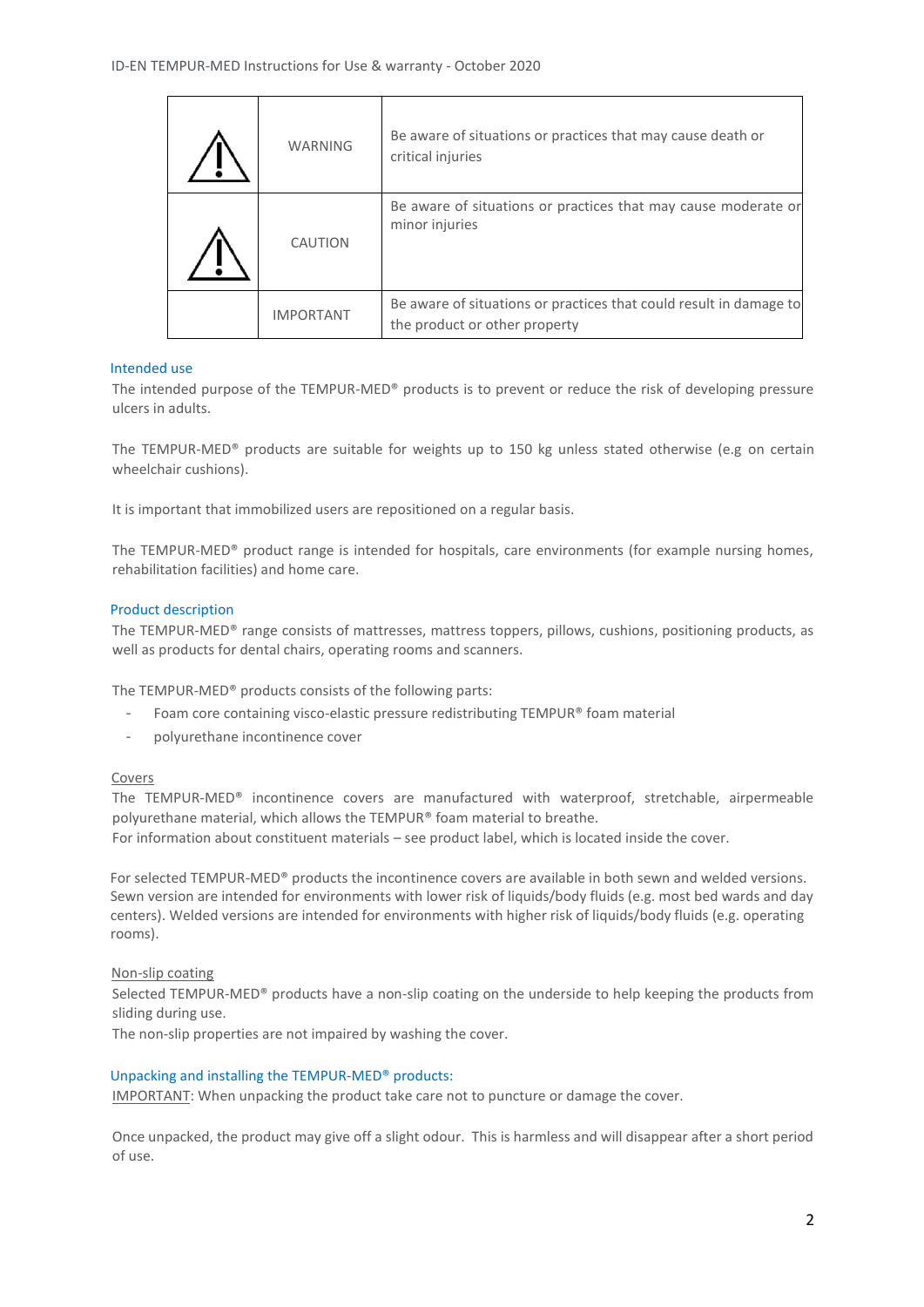During shipping, the covers of larger items may move from their original position. Once unpacked, allow the product to warm up to ambient air temperature, the cover can then be straightened back into position by hand.

IMPORTANT: Do not unroll TEMPUR-MED® mattress toppers in cold conditions as there is risk of tearing or cracking the foam material. Allow the product to adjust to room temperature before unrolling.

## Using the TEMPUR-MED® products

Warning: Be aware of how users with reduced mobility are positioned on mattress, mattress topper and/or pillow or cushion to avoid risk of suffocation.

We strongly recommend not to smoke in bed or while using the products.

Warning: Risk of fire: keep products away from open flames.

 $\overline{\mathcal{A}}$  Caution: Before using the TEMPUR-MED® products ensure the product is suitable for the user and intended support surface (for ex. bed base, seat surface).

 $\overline{\mathcal{A}}$  Caution: Users must be repositioned regularly.

Caution: Recommended use is with a bed sheet directly on the mattress/mattress topper and a pillowcase on pillows.

Do not use bed pads, blankets, plastic sheets or similar products between TEMPURMED® product and user. Do not use hot water bottles or electric blankets with the TEMPUR-MED® products Such products may affect or reduce the pressure redistributing properties and thereby the clinical benefits.

# $\overline{\triangle}$  Caution: It is important that there are no foreign objects, folds or seems in clothing or bed sheets located between user and the TEMPUR-MED® product as it may increase risk of pressure ulcer development.

 $\hat{\triangle}$  Caution: Be aware of sharp items and equipment that may damage the cover and cause fluid ingress into the foam core. Fluid will damage the Tempur® foam material which will affect or reduce the product's pressure redistributing properties and thereby the clinical benefits.

Do not stick sharp objects into the cover or product (safety pins, syringes, scalpels or similar objects) Do not put sharp objects on top of the product (patient lifting pole, IV pole or similar equipment).

 $\sqrt{12}$  Caution: Ensure that mattresses and mattress toppers are placed with printed side facing upwards. In these products the TEMPUR® pressure redistributing foam material is on the topside of the core.

 $\Box$  Caution: Ensure that wheelchair cushions and other seating cushions are placed with top side up: avoid that the printed TEMPUR-MED® logo on the side of the product is placed upsidedown.

 $\hat{A}$  Caution: Mattress handles are only for lifting the weight of the mattress during handling, f. ex. during bed preparation.

 $\overline{\Delta}$  Caution: X-ray attenuation (scanner mattresses) The TEMPUR® foam is a high density material which can attenuate x-rays. The x-ray attenuation is equivalent to approx. 1,4 mm Al per. cm TEMPUR® foam material.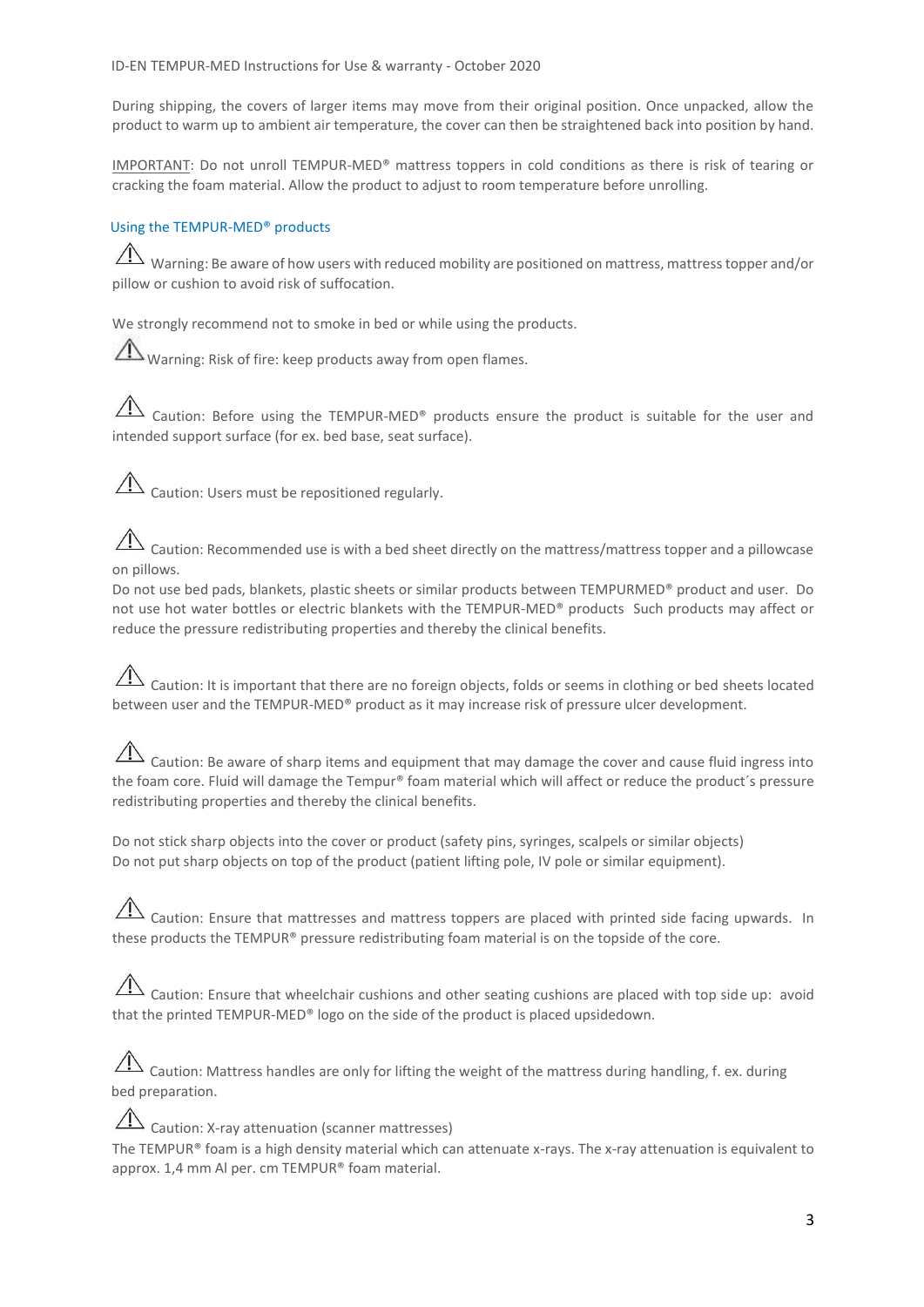IMPORTANT: TEMPUR-MED® mattresses must always be placed on a ventilated base, e.g. springs or slats to prevent moisture from accumulating in the mattress.

IMPORTANT: Covers must be inspected regularly for holes or tears to avoid damage to the TEMPUR® foam material.

IMPORTANT: Do not fold, bend or press your TEMPUR-MED® product into shape as there is risk of damaging the TEMPUR® foam material.

#### Cleaning and Maintenance

#### IMPORTANT:

Covers must be inspected regularly for holes or tears to avoid damage to the TEMPUR® foam material. Cover must be replaced if holes, tear or visible signs of wear appear.

#### IMPORTANT:

- Do not wash the TEMPUR® foam material.
- Do not steam-clean or dry-clean the TEMPUR® foam material.
- Do not autoclave the TEMPUR-MED® products.
- Do not treat TEMPUR-MED® products with ozone, UV light or ionization.

#### IMPORTANT:

- All TEMPUR-MED® products must be regularly ventilated to remove moisture.

#### Cleaning of covers

For washing of covers please follow the instruction on the product label which is located inside the cover.

Covers can be wiped off with a mild soapy solution or with normal hospital disinfectants such as: 70% ethanol or 0.1% sodium hypochlorite. Covers must be completely dry before use or storage.

IMPORTANT: Do not use phenol based cleaning solutions, bleach or other abrasive materials.

 $\triangle$  Caution: After washing ensure mattress cover is replaced according to the orientation printed on the side of the mattress foam core. The TEMPUR® foam material that provides pressure redistribution is only on the top-side of the core.

## Caution: After washing the covers of seating products/cushions with layers of foam please be aware of the orientation of the foam core when products is being reassembled. The TEMPUR® foam material that provides pressure redistribution is only on the top-side of the core.

## Transport, Handling and Storage

 $\hat{\Lambda}$  Caution: Mattress handles are only for lifting the weight of the mattress during handling.

Due to the viscoelasticity of the TEMPUR® foam material, both mattresses and rolled up mattress toppers can become slightly compressed during transport or storage. The product will return to its normal size after a short time at room temperature.

Do not bend or press TEMPUR-MED® products out of their original shape as you risk damaging the TEMPUR® foam material.

- Store in a dry environment (maximum 65% relative humidity).
- Before using or storing a cleaned product, make sure the product is completely dry.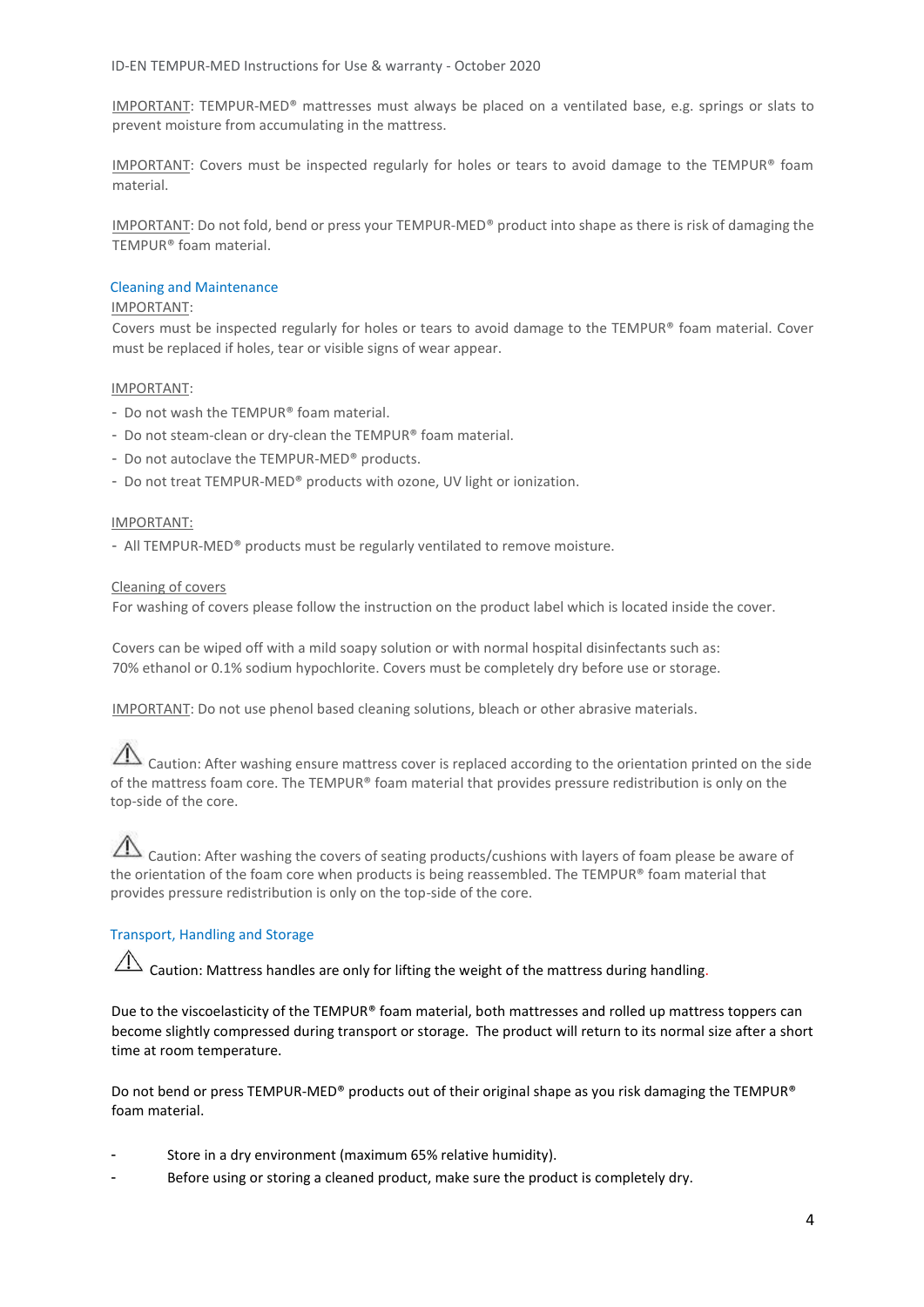- Mattresses must be stored flat, ideally in the original packaging.
- Mattress toppers must be stored flat or rolled up.
- Pillows, cushions and positioning products must be stored in their original shape. Do not store other items on top of the TEMPUR-MED products, as there is risk of permanent deformation of the foam material.

## Reuse of TEMPUR-MED® products

Tempur-MED® products are suitable for repeated use. Expected product lifetime depend on maintenance and intensity of use.

Products must be inspected and cleaned before reuse. Please refer to the "Cleaning and Maintenance" section of this manual.

#### Disposal

For disposal of your used TEMPUR-MED® product please refer to your local authority within your country market. Product should be cleaned prior to disposal to avoid risk of contamination.

#### Technical product information

Fire safety standards

Warning: Risk of fire: keep products away from open flames

| TEMPUR-MED <sup>®</sup> product                                                                 | Fire safety                                                                                                                              |  |
|-------------------------------------------------------------------------------------------------|------------------------------------------------------------------------------------------------------------------------------------------|--|
| Mattresses, mattress toppers                                                                    | EN 597-1 (cigarette test),<br>EN 597-2 (match equivalent test)                                                                           |  |
| Mattresses, mattress toppers (fire retardant<br>versions)                                       | BS 7177 medium hazard:<br>EN 597-1 (cigarette test),<br>EN 597-2 (match equivalent test)<br>BS 6807 (Crib V)<br>BS 5852 (Crib V on foam) |  |
| Pillows, cushions and positioning products (moulded<br>and granulated filling)                  | ISO 12952-1 (cigarette test),<br>ISO 12952-2 (match equivalent test)                                                                     |  |
| Pillows, cushions and positioning products, moulded<br>(fire retardant versions)                | ISO 12952-1 (cigarette test),<br>ISO 12952-2 (match equivalent test)<br>BS 5852 (source 5 on foam)                                       |  |
| Pillows, cushions and positioning products with<br>granulated filling (fire retardant versions) | ISO 12952-1 (cigarette test),<br>ISO 12952-2 (match equivalent test)<br>BS 5852 (source 2 on foam)                                       |  |

Further information is available upon request.

Latex

Certain TEMPUR-MED® products are manufactured of layers of foam with the

TEMPUR® foam material on top and with an adhesive that contains latex between the layers. Please check the product label inside the cover to see if the product you have purchased contain latex.

The TEMPUR® foam material and the cover do not contain latex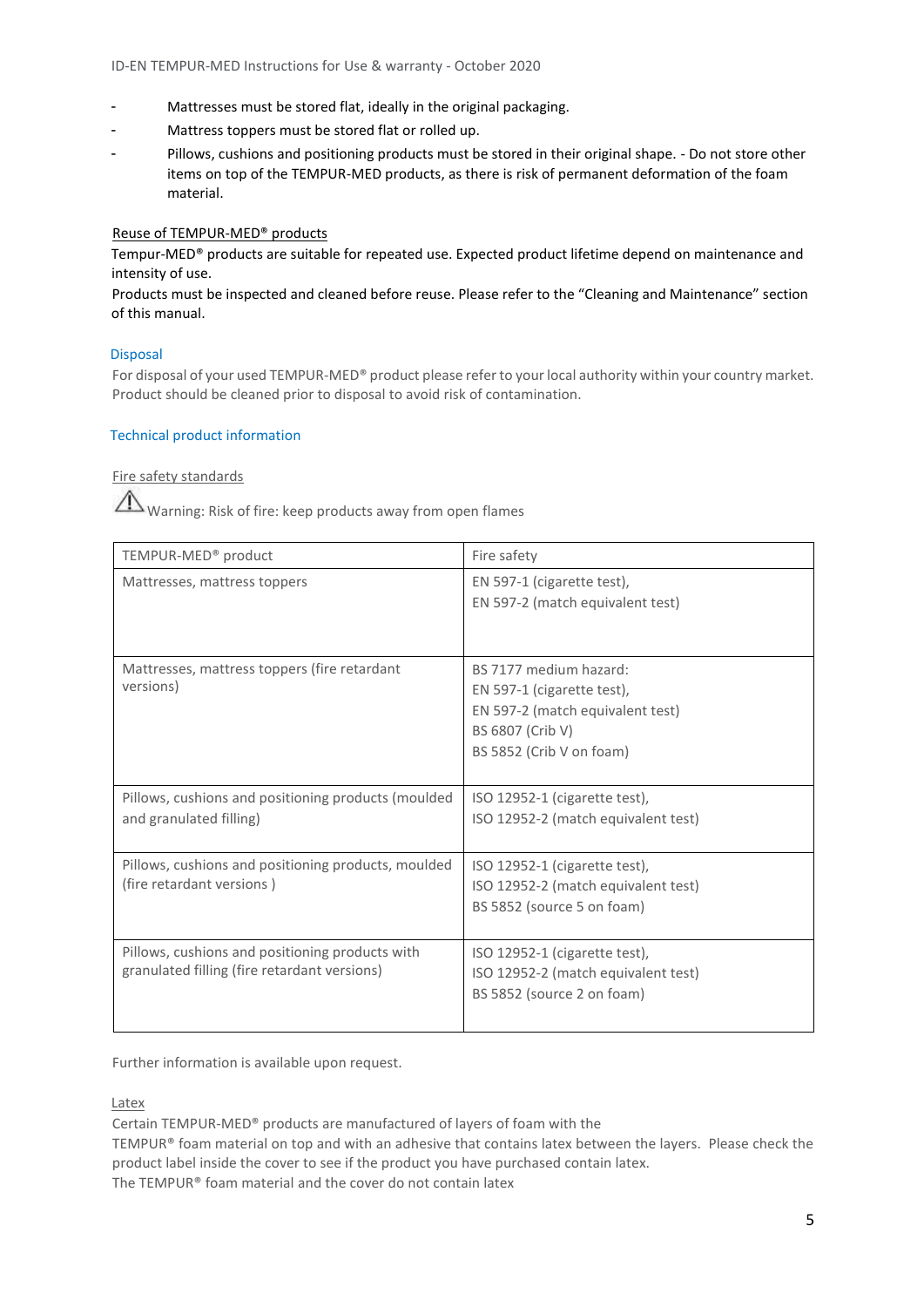#### X-ray attenuation (scanner mattresses)

X-ray attenuation is equivalent to approx. 1,4 mm Al per. cm TEMPUR® foam material.

#### Product dimensions and weight:

TEMPUR-MED® products are available in several different sizes as well as custom sizes. Product weight depend on product size. Further information is available upon request.

## Manufacturer



Dan-Foam ApS

 Holmelund 43 5560 Aarup Denmark \*Dan-Foam ApS is a subsidiary of TEMPURSealy International, Inc

#### **Warranty**

| Foam cores                                                        | Product warranty | What is covered                                                                                                                                                              |
|-------------------------------------------------------------------|------------------|------------------------------------------------------------------------------------------------------------------------------------------------------------------------------|
| Mattresses, mattress toppers, and 7 years<br>scanner toppers      |                  | Defects caused by faulty workmanship or<br>materials, and changes which cause a visible<br>permanent indentation more than 2 cm in the<br>TEMPUR <sup>®</sup> foam material. |
| <b>Basic mattresses</b>                                           | 3 years          | Defects caused by faulty workmanship or<br>materials, and changes which cause a visible<br>permanent indentation more than 2 cm in the<br>TEMPUR® foam material.             |
| cushions<br>Pillows.<br>and positioning products,<br>moulded core | 3 years          | Defects caused by faulty workmanship or<br>materials, and changes which cause a visible<br>permanent indentation more than 2 cm in the<br>TEMPUR® foam material.             |
| Pillows<br>with<br>granulated filling                             | 3 years          | Defects caused by<br>faulty workmanship or<br>materials                                                                                                                      |
| Covers                                                            | Product warranty | What is covered                                                                                                                                                              |
| PU covers                                                         | 3 years          | Defects caused by<br>faulty workmanship or<br>materials                                                                                                                      |
| Basic mattress PU covers                                          | 2 years          | faulty workmanship or<br>Defects caused by<br>materials                                                                                                                      |

Please check the warranty terms for the country where the product was originally purchased as there may be a different warranty period applicable.